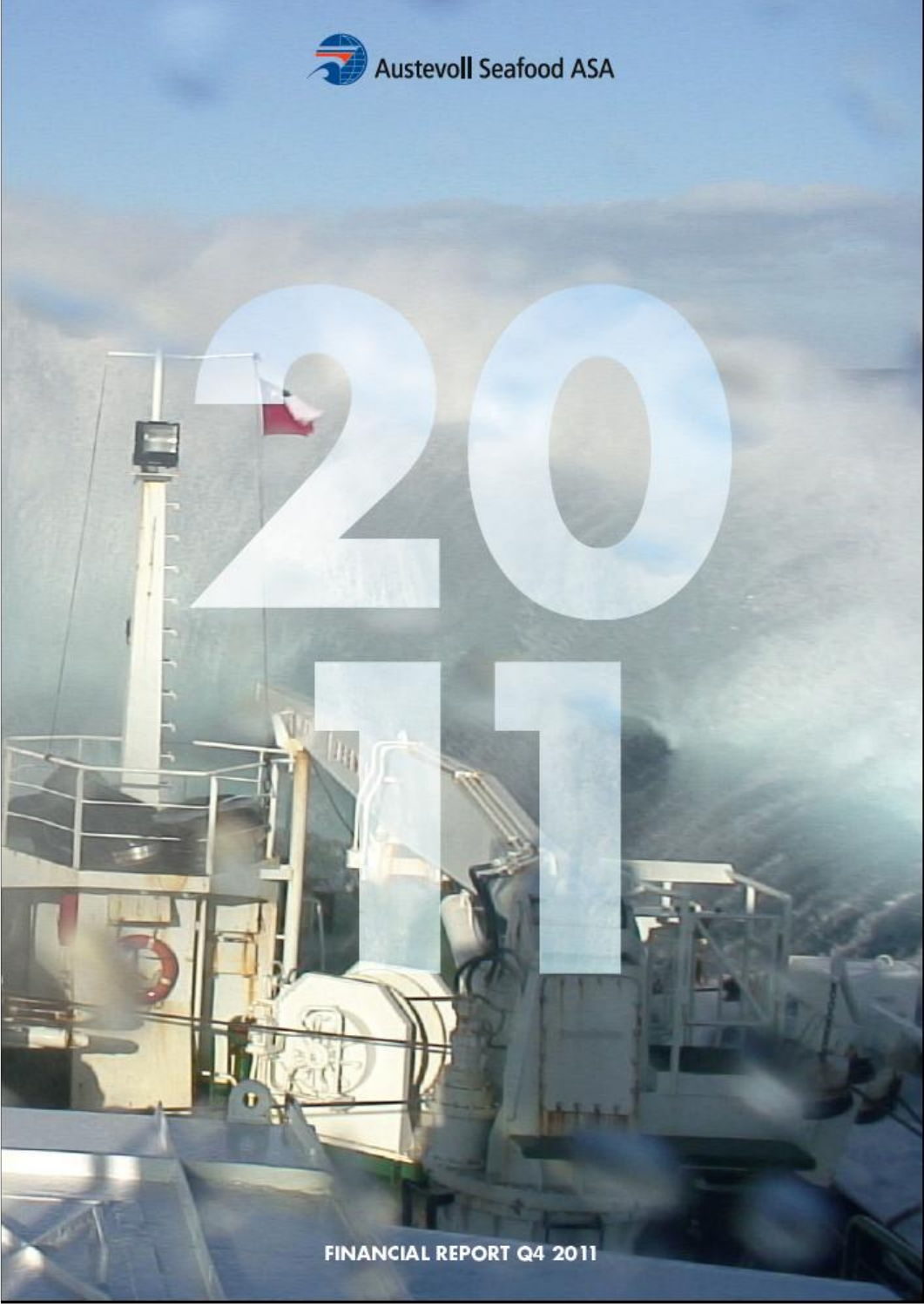

**Successful second fishing season for anchoveta in Peru**

**A positive result recorded for fish farming, sale and distribution, in difficult conditions**

**Seasonally, a good production quarter for fish for consumption, fishmeal and oil in Norway**

**Extremely low volume of raw materials supplied for fish for consumption in Chile and Peru**

**The Board of Directors intends to recommend a dividend payment of NOK 1.00 per share for 2011**

- Group income in Q4 2011 totalled NOK 2,610 million, down from NOK 3,504 million in the same period in 2010. The decline in turnover is mainly due to the change in Group structure resulting from the sale of Epax and the Austevoll Fisk Group, as the figures for both these companies are included in the report for Q4 2010. Moreover, the second half of the year saw a substantial fall in the price of Atlantic salmon.
- The Group's operating result before depreciation and value adjustment for biomass (EBITDA) for Q4 2011 was NOK 239 million compared with NOK 754 million in Q4 2010.
- EBIT before value adjustment for biomass in Q4 2011 was NOK 103 million (NOK 573 million in Q4 2010).
- The prices achieved for fish oil and frozen products have been higher in Q4 2011 when compared with the same quarter last year. For fishmeal and Atlantic salmon, the prices achieved in Q4 2011 were substantially lower than those in Q4 2010.
- The Board of Directors intends to recommend a dividend payment for 2011 of NOK 1.00 per share to the company's ordinary shareholders' meeting.
- In October, Austevoll Seafood ASA (AUSS) increased its shareholding in Br. Birkeland AS from 40.2% to 49.99%.
- AUSS' part-owned company, Welcon Invest AS, signed an agreement in December for the purchase of 50% of the shares in Hordafor AS.
- In Q4 2011, Lerøy Seafood Group ASA signed an agreement for the purchase of 50.1% of the shares in the Dutch company, Rode Beheer B.V. Completion of the transaction is expected at the end of February/early March.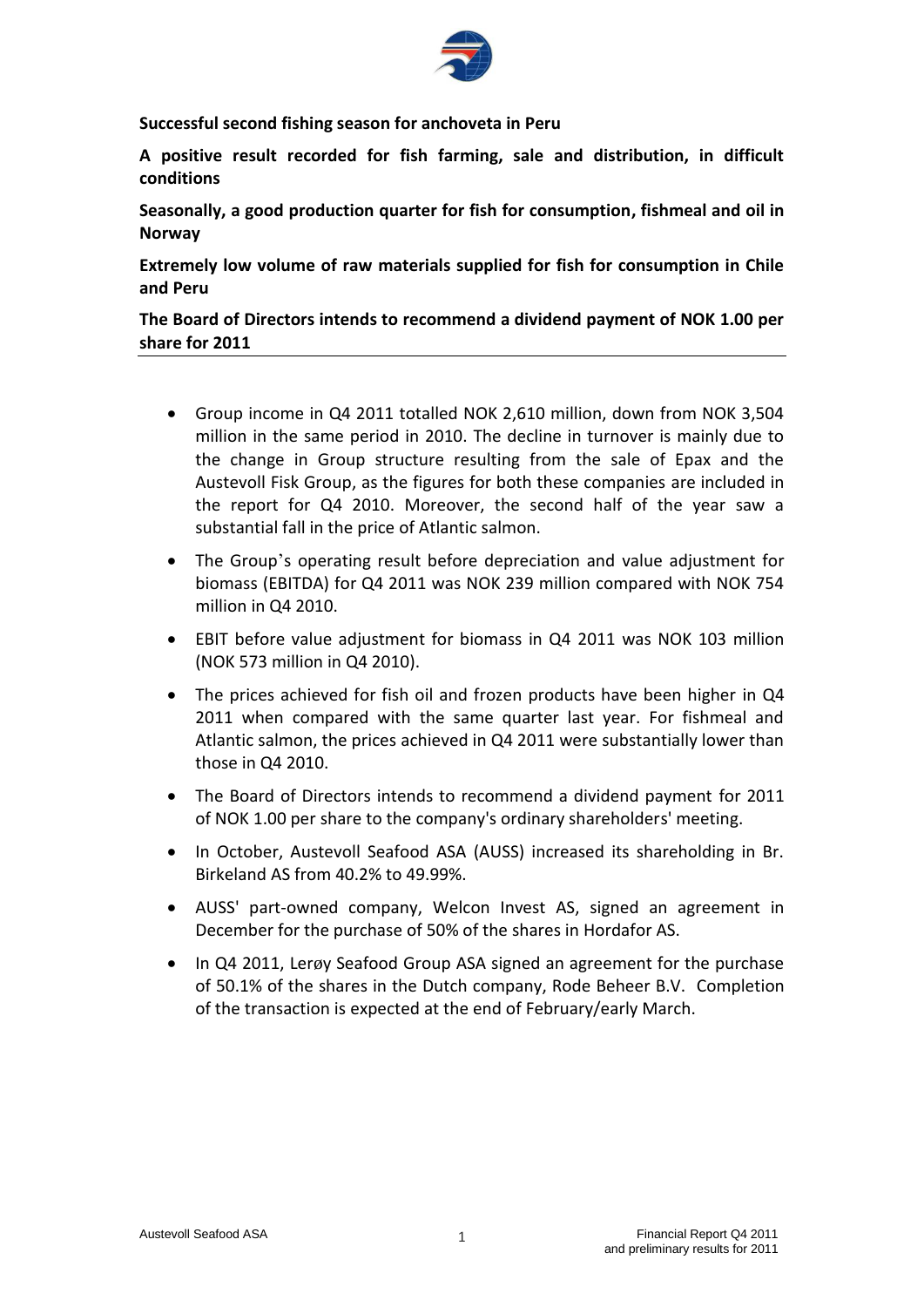

#### Key figures for the Group

| All figures in NOK 1,000                        | Q4 11         | Q4 10      | 2011          | 2010       |
|-------------------------------------------------|---------------|------------|---------------|------------|
|                                                 |               |            |               |            |
| Operating income                                | 2 610 032     | 3 503 761  | 12 161 571    | 12 744 751 |
| EBITDA                                          | 238 737       | 753 743    | 2 045 773     | 2 540 827  |
| EBITDA %                                        | 9%            | 22 %       | 17 %          | 20 %       |
|                                                 |               |            |               |            |
| Earnings per share                              | 0,24          | 2,14       | 1,82          | 6,03       |
| Earnings per share excl.fair value adj biomass/ | 0,19          | 1,86       | 3,19          | 5,35       |
|                                                 |               |            |               |            |
| Total assets                                    | 18 574 485    | 19 042 235 | 18 574 485    | 19 042 235 |
| Equity                                          | 9 199 608     | 9 110 861  | 9 199 608     | 9 110 861  |
| Equity ratio                                    | 50 %          | 48 %       | 50 %          | 48 %       |
| Net interest bearing debt (NIBD)/               | 3 3 6 1 2 5 4 | 3 161 929  | 3 3 6 1 2 5 4 | 3 161 929  |

## **Events after balance sheet date**

- On 27 January 2012, AUSS completed the placement of a senior unsecured bond loan totalling NOK 400 million with interest rate terms 3 month NIBOR + 4.00% per year. The bond loan falls due on 7 February 2017. The new bond loan is listed on Oslo's alternative bond market (ABM).
- Welcon Invest AS completed the transaction for the purchase of 50% of the shares in Hordafor AS on 9 February 2012. Hordafor AS is a company which manufactures protein concentrate and oil based on cuttings from the pelagic industry and salmon industry.

## **Financial information Q4 2011**

The Group reported operating income of NOK 2,610 million for the quarter (Q4 2010: NOK 3,504 million). The decline in turnover is mainly due to the change in Group structure resulting from the sale of Epax in Q4 2010 and the merger of Austevoll Fisk Group with Norway Pelagic ASA in July 2011. Both companies are included in the comparison figures for Q4 2010. EBITDA before value adjustment for biomass in Q4 2011 was NOK 239 million (Q4 2010: NOK 754 million).

The prices achieved for fishmeal and Atlantic salmon in Q4 2011 were lower than those in Q4 2010. For frozen products and fish oil, however, the Q4 2011 prices were higher than those in the same quarter of 2010. The reduction in EBITDA is mainly attributed to reduced earnings from fish farming and the change in Group structure with the sale of Epax and the Austevoll Fisk Group, as described above. The Austevoll Fisk Group is now part of Norway Pelagic ASA and is reported as an associate of AUSS.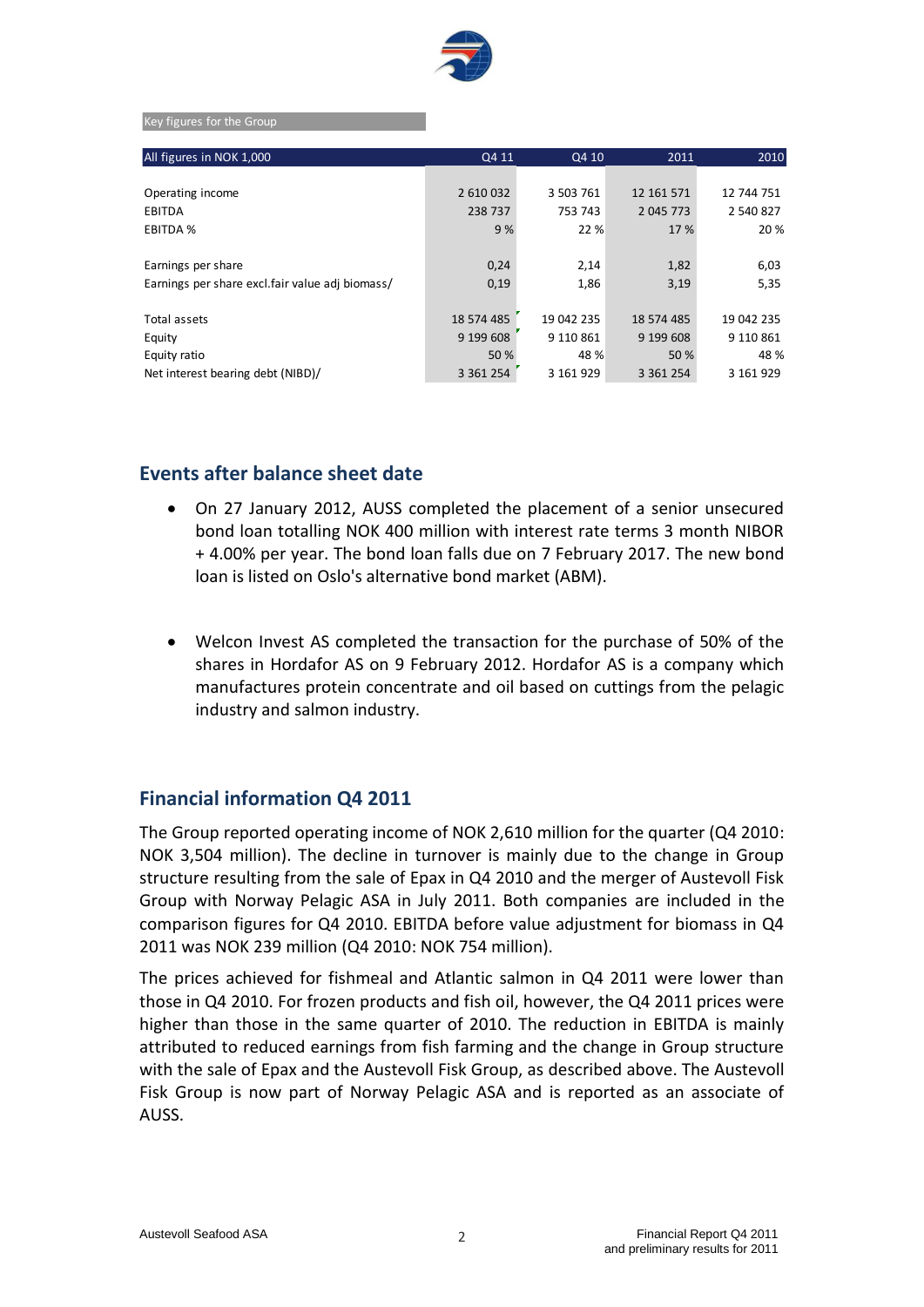

EBIT before value adjustment for biomass in Q4 2011 was NOK 103 million (Q4 2010: NOK 573 million). EBIT after value adjustment for biomass in Q4 2011 was NOK 125 million (Q4 2010: NOK 700 million).

Income from associated companies for Q4 2011 totalled NOK 24 million (Q4 2010 NOK 60 million). This decline is mainly due to lower prices achieved for Atlantic salmon from associates involved in fish farming. The Group's net interest costs in Q4 2011 totalled NOK 37 million (Q4 2010: NOK 52 million).

# *The result before tax and biomass adjustment for Q4 2011 is NOK 92 million, with a corresponding figure for Q4 2010 of NOK 551 million.*

Profit before tax for the quarter totalled NOK 114 million (Q4 2010: NOK 678 million).

# **Business segments**

#### **Fishmeal and fish oil**

Operating income in Q4 2011 totalled NOK 252 million (NOK 374 million in Q4 2010) and EBITDA amounted to NOK 50 million (NOK 36 million in Q4 2010).

A total of 33,700 tons of fishmeal and oil were sold in Q4 2011, compared with approx. 37,000 tons in the same quarter of 2010. These volumes are distributed as follows: 20,800 tons in Peru, 2,200 tons in Chile and 10,700 tons in Europe (50%).

The prices achieved for fishmeal have been significantly lower in Q4 2011 when compared with the same quarter in 2010, whereas the prices achieved for fish oil have been higher by comparison. The decline in turnover is due to lower sales volume and lower prices for fishmeal when compared with the same quarter in 2010. The increase in prices achieved for fish oil in Q4 2011 has not compensated for the lower prices achieved for fishmeal. The second fishing season for anchoveta started on 23 November in Peru, with a total quota for the season of 2.5 million tons. The season has been completed efficiently and successfully, and the company had fished its total quota by 9 January 2012. As a result of the late starting date for the season, the volume delivered from this season's production was low in the fourth quarter. The opening reserve of fishmeal and fish oil in 2012 is therefore approx. 54,000 tons, compared with an opening reserve in 2011 of only approx. 4,000 tons. As a result, delivery capacity will be substantially higher in Q1 2012 than in Q1 2011.

As expected in the fourth quarter, the available volume of raw materials supplied for production of fishmeal and fish oil in Chile has been lower than normal.

This, combined with the low sales volume in the quarter, has resulted in Chile contributing negatively to the result for fishmeal and fish oil for Q4 2011.

The fourth quarter is, as normal, a good production quarter for fishmeal and fish oil in Europe. Deliveries of raw materials are down by approx 18,500 tons (100%) in Q4 2011 when compared with the same quarter in 2010. This reduction, as previously mentioned, is due to the decline in quotas for 2011 when compared with 2010.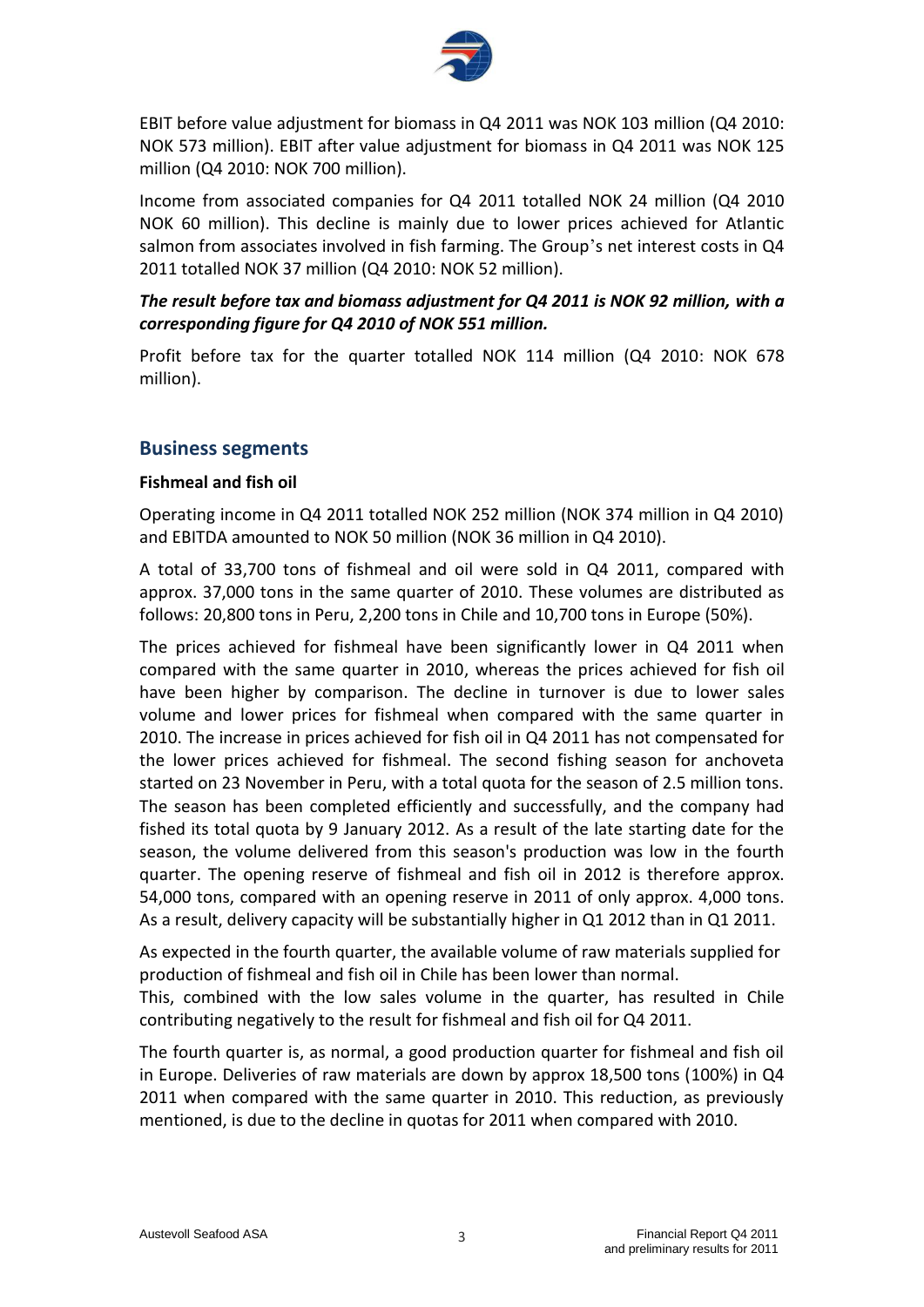

#### **Consumer products**

Operating income in Q4 2011 totalled NOK 140 million (NOK 209 million in Q4 2010) and EBITDA was negative at NOK 11 million (plus NOK 97 million in Q4 2010).

Epax Holding AS (Epax) was sold in November 2010. The figures from Epax are included in the comparative figures for Q4 2010, with ordinary operations for October and a gain of NOK 73 million from the sale in November 2010.

Turnover and EBITDA for Q4 2010 without Epax are as follows: NOK 111 million in turnover and EBITDA of NOK 16.7 million.

The total volume sold for consumption is distributed as follows: approx. 3,100 tons of frozen products (Chile and Peru) compared with 729 tons in the same period last year. Approx. 787,000 boxes of canned products were sold, compared with approx. 337,000 boxes for the same period in 2010 (Chile and Peru).

Realised prices for frozen products have been higher in Q4 2011 than the same quarter last year. The prices for canned products were approximately the same as in 2010.

The company has received very low volumes of raw materials for production during the quarter. In Chile, this is due to the fact that the company had fished the majority of its quota by the start of the fourth quarter, and less than 1,000 tons of own quota remained to be fished at the end of December.

In Peru, the company's own fleet fished approx. 3,300 tons of fish for consumption in the fourth quarter.

The negative result for the quarter reported by the segment is mainly due to extremely low utilisation of capacity.

#### **Production, sale and distribution of Atlantic salmon and trout**

This business segment comprises Lerøy Seafood Group ASA. In Q4 2011, the segment reported operating income of NOK 2,251 million (Q4 2010: NOK 2,574 million) and EBITDA before value adjustment for biomass of NOK 192 million (Q4 2010: NOK 602 million).

The segment reported harvests of 39,600 tons gutted weight of salmon and trout in Q4 2011 compared with 35,800 tons in the same quarter last year.

The decline in turnover and EBITDA is attributed to the drop in prices for the segment's main products, Atlantic salmon and trout, in the second half of the year, in addition to slightly higher output prices. As a result of the fall in spot prices during the quarter, the contractual prices realised were higher than the prevailing spot prices during the quarter. The business segment's share of contracts in Q4 2011 was 35%. The business segment has a strong position within the major global fish markets.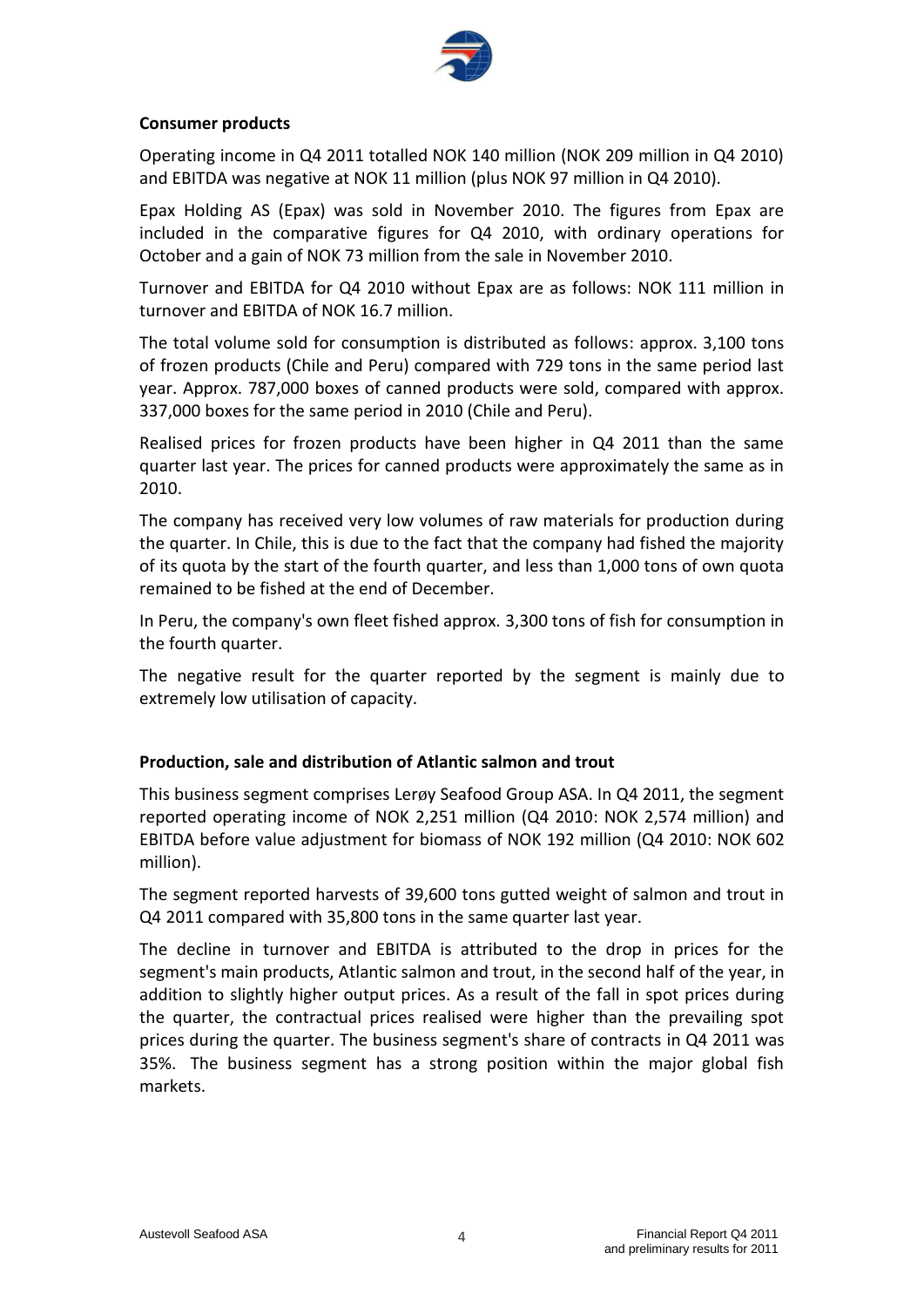

#### **Pelagic Northern Atlantic**

The Pelagic Northern Atlantic segment comprises the companies within the Austevoll Fisk Group. Austevoll Fisk AS was merged with Norway Pelagic AS on 1 July 2011 and is subsequently included in the figures for Norway Pelagic ASA. Norway Pelagic ASA is reported as an associated company in the consolidated accounts for Austevoll Seafood ASA.

The segment reported turnover of NOK 449 million and EBITDA of NOK 24 million in Q4 2010.

# **Cash flow**

Cash flow from operating activities for the fourth quarter 2011 was NOK 101 million (NOK 487 million in Q4 2010). As is normal, cash flow from operations in Q4 was impacted by the increase in working capital, particularly within the pelagic segment. Cash flow from investing activities for Q4 2011 was NOK -295 million (NOK -65 million in Q4 2010). Cash flow from investing activities in Q4 2011 comprises AUSS' acquisition of Br. Birkeland AS, in addition to normal investments in maintenance. Correspondingly, cash flow from investing activities in Q4 2010 comprised normal maintenance investments, the acquisition of 50.1% of the shares in Sjøtroll Havbruk AS and the sale of 100% of the shares in Epax. Cash flow from financing activities for Q4 2011 was NOK 245 million (NOK 1,065 million in Q4 2010). Cash flow from financing in Q4 comprised payment of ordinary instalments, new debt raised to purchase the shares in Br. Birkeland AS, and changes in short-term credits. In Q4 2010, AUSS opened a new bond loan of NOK 500 million and new financing for the purchase of 50.1% of the shares in Sjøtroll Havbruk AS. Net change in cash for the Group in Q4 2011 was NOK 51 million (NOK 1,487 million in Q4 2010). The Group's cash and cash equivalents at the end of December 2011 totalled NOK 2,383 million compared with NOK 2,811 million at the end of December 2010.

# **Financial information, 2011**

The Group reported operating income of NOK 12,162 million in 2011 (2010: NOK 12,745 million). EBITDA before value adjustment for biomass in 2011 was NOK 2,046 million (2010: NOK 2,541 million).

EBIT before value adjustment for biomass in 2011 was NOK 1,533 million (2010: NOK 1,984 million). Value adjustment for biomass, in accordance with IFRS, amounts to a negative figure of NOK 616 million, compared with the IFRS biomass adjustment for the same period in 2010 of plus NOK 299 million. The significant negative IFRS adjustment in 2011 is due to substantially lower salmon and trout prices as of 31 December 2011 when compared with salmon and trout prices on 31 December 2010. EBIT after value adjustment for biomass in 2011 was NOK 918 million (2010: NOK 2,282 million).

Income from associated companies for 2011 totalled NOK 46 million (2010: NOK 192 million). The lower figure is partly attributed to the fall in salmon prices in the second half of the year and the negative IFRS adjustment from associated companies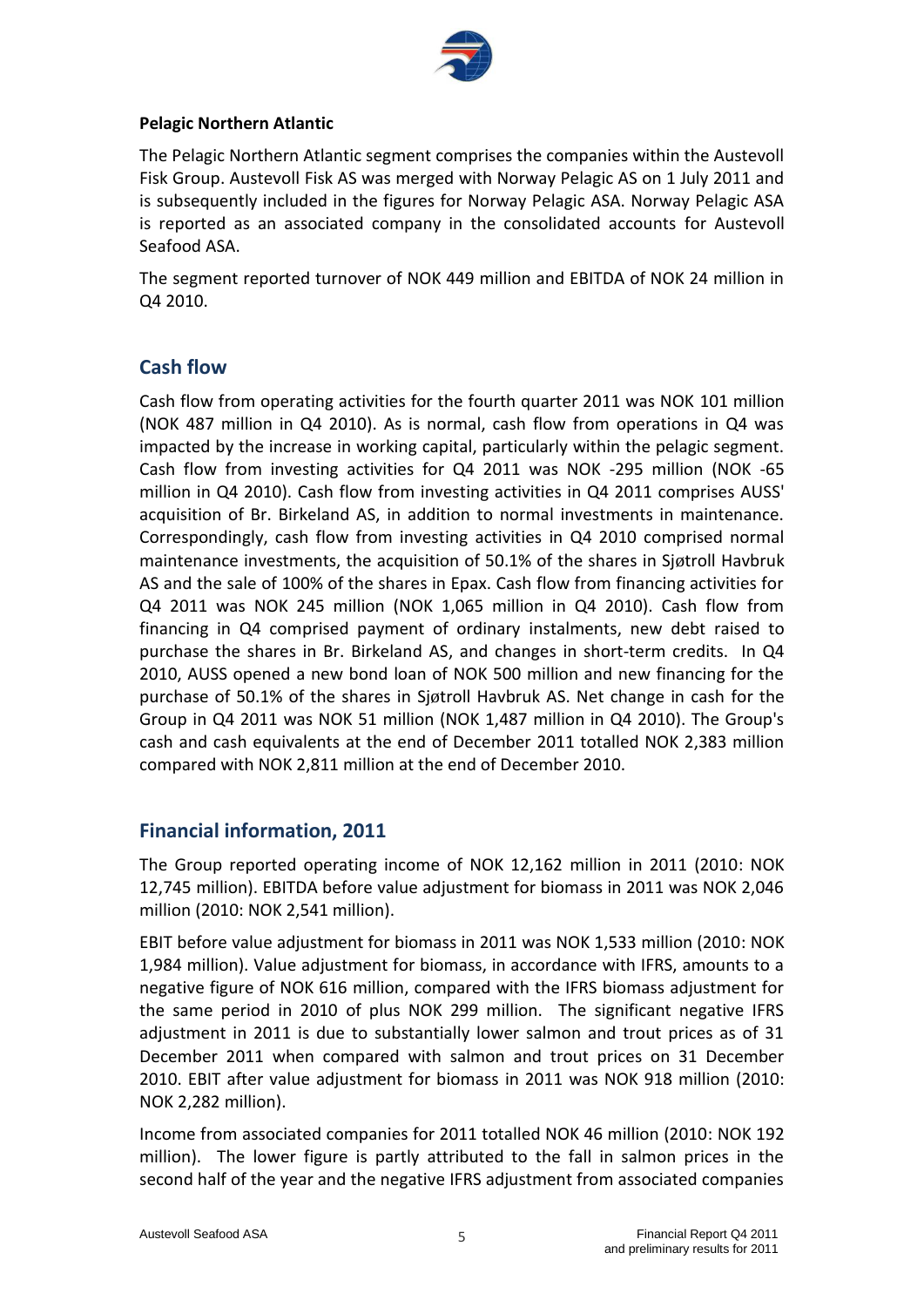

within fish farming. The Group's net interest expense in 2011 totalled NOK 184 million (2010: NOK 209 million).

# *Profit before tax and biomass adjustment for 2011 as a whole is NOK 1,388 million, compared with NOK 1,927 million in 2010.*

The pre-tax profit for the year totalled NOK 772 million (2010: NOK 2,225 million).

# **Balance sheet as of 31 December 2011**

At the end of December 2011, the Group had a balance sheet total of NOK 18,574 million compared with NOK 19,042 million at year-end 2010. The Group is financially sound with book equity at end-December 2011 of NOK 9,200 million, which corresponds to an equity ratio of 50%. At end-December 2010, the book equity for the Group was NOK 9,111 million, or an equity ratio of 48%.

Net interest-bearing liabilities amounted to NOK 3,361 million at the end of December 2011 compared with NOK 3,162 million at year-end 2010. The Group's cash and cash equivalents at the end of December 2011 totalled NOK 2,383 million compared with NOK 2,811 million at the end of December 2010. The Group's cash and cash equivalents at year-end do not include undrawn credit facilities.

# **Cash flow**

Cash flow from operating activities in 2011 was NOK 1,032 million (NOK 2,111 million in 2010). The fall in cash flow from operations is partly due to the lower result in 2011 when compared with 2010, the increase in working capital within the pelagic segment in particular and tax payments of NOK 490 million, compared with NOK 225 million for the same period in 2010. Cash flow from investing activities in 2011 was NOK -773 million (NOK -520 million in 2010). Cash flow from investing activities in 2011 mainly comprises normal maintenance investments, investments in a new smolt plant and investments in shares. Cash flow from investing activities in 2010 comprised the purchase of shares in Norway Pelagic ASA, the purchase of shares in Sjøtroll Havbruk AS and the sale of shares in Epax. Cash flow from operating activities in 2011 was NOK -689 million (NOK -400 million in 2010). Cash flow from financing activities for the period comprised payment of ordinary instalments, downpayment of bond loan and long-term overdraft facilities, refinancing, changes in short-term credits and dividend payments. Cash flow from financing activities in 2010 comprised ordinary instalments, new debt raised to purchase shares, and AUSS' new bond loan in October of NOK 500 million. The group's net change in cash in 2011 was NOK -431 million (NOK 1,191 million in 2010). The Group's cash and cash equivalents at the end of December 2011 totalled NOK 2,383 million compared with NOK 2,811 million at the end of December 2010.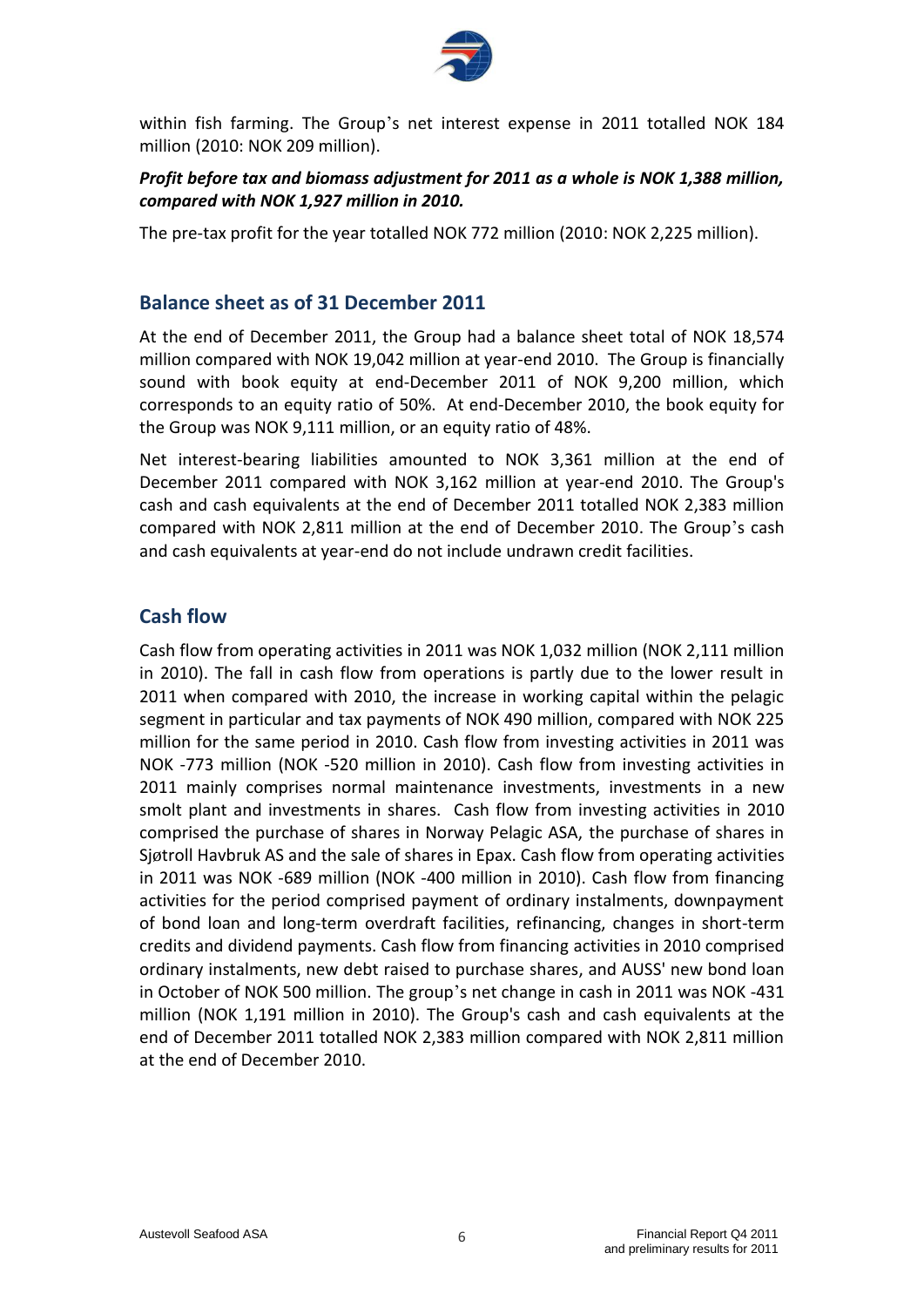

# **Risk and uncertainty factors**

The Group's risk exposure is described in the consolidated annual report for 2010. Group activities are mainly global and will always be more or less impacted by developments in the global economy. Based on the unrest in the financial markets (the global economy) in the past few years, the general consensus is that the uncertainty in the macroeconomic picture is still greater than what could be considered as normal. Although this situation may have an impact on the real economy for the majority of markets, we believe that AUSS' core business is founded on long-term sustainable values within interesting seafood industries.

The Group is exposed to risk related to the value of investments in subsidiaries and associates in the event of price changes in the raw materials and finished goods markets, to the extent that these changes impact on the company's competitive edge and earnings potential over time. Operating conditions, including marine biomass, fishing conditions and the development in prices for the Group's input factors, are also central parameters which have an impact on Group risk.

Changes in fishing patterns and quota regulations result in fluctuating catch volumes from quarter to quarter and from year to year, and subsequently in the utilisation of the company's production facilities. The seasonal fluctuations in catch volumes create similar fluctuations in the interim key figures.

The main share of the Group's debt has a floating interest rate.

The Group is exposed to fluctuations in foreign exchange rates, particularly for the EURO, USD, Chilean Peso and Peruvian Soles. Measures to reduce this risk include forward contracts and multi-currency overdraft facilities. Furthermore, parts of the long-term debt are adapted in relation to earnings in the same currency.

# **Shareholders**

As of 31 December 2011, the company had 4,616 shareholders, compared to 3,952 shareholders at the end of December 2010. The share price was NOK 21 at year-end 2011 compared with NOK 49.60 at year-end 2010.

# **Market and outlook**

#### **Fishmeal and fish oil**

An increase in catch volume in Peru in 2011 has resulted in a correction in fishmeal prices. This level has stabilised and the price level per ton is now USD 1,100 (FOB Peru, standard 65-66%). Fish oil prices have remained stable in Q4 and to date in 2012, and demand is good.

#### **Consumption**

The Board of Directors expects to see high demand for the Group's consumer products in the future. For the businesses in Europe, the market for pelagic fish has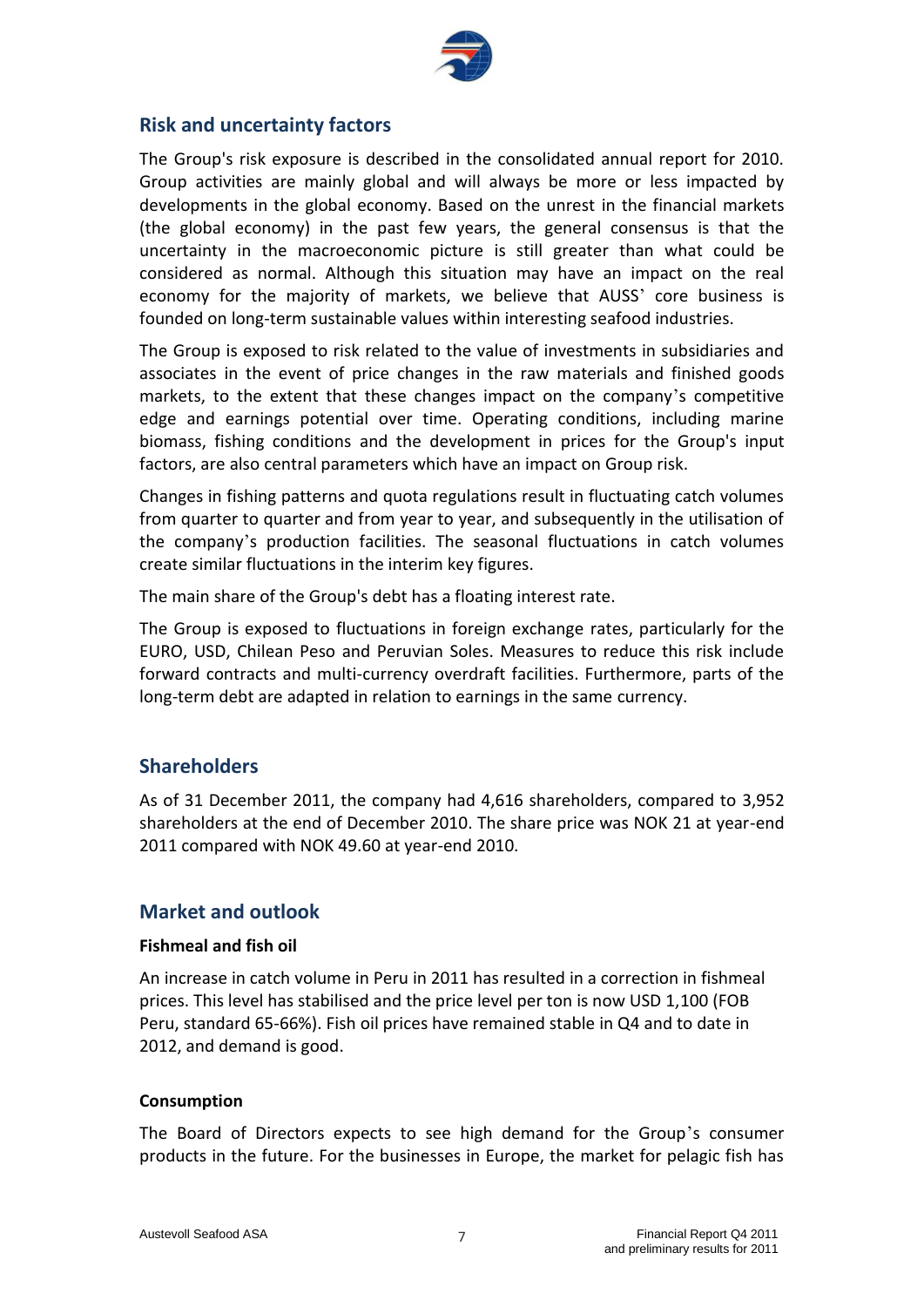

remained strong. In South America, demand both from the domestic market and for export is expected to be high, with good prices remaining stable in the future.

### **Production, sale and distribution of salmon and trout**

A higher increase in the global offering of Atlantic salmon is expected in the near future when compared with the past two years. The development in demand is good and lower prices provide grounds for an optimistic outlook as regards sustained positive developments in demand. High demand combined with expectations for improved productivity for the segment, including improvements to biology, allow for a positive attitude towards developments.

### **The Group**

The development of long-lasting values requires patience and the ability to think in the long term. The Group is strong, and has shown positive developments and now has an excellent position within a number of segments of the global seafood industry. The Group aims to grow and further develop over time within the segments in which it is already active.

Bearing in mind the prevailing market conditions, the Board of Directors is in principle very satisfied with the Group's results for Q4 2011 and for the year as a whole. The Board of Directors would like to take this opportunity to praise and to thank the Group's employees for their hard work and understanding of the need to maintain a firm focus on results and operations, and to be willing to change, no matter where they work.

The strong position held by the Group within the global seafood business provides grounds for a positive outlook for the Group's future development.

> Storebø, 22 February 2012 The Board of Directors of Austevoll Seafood ASA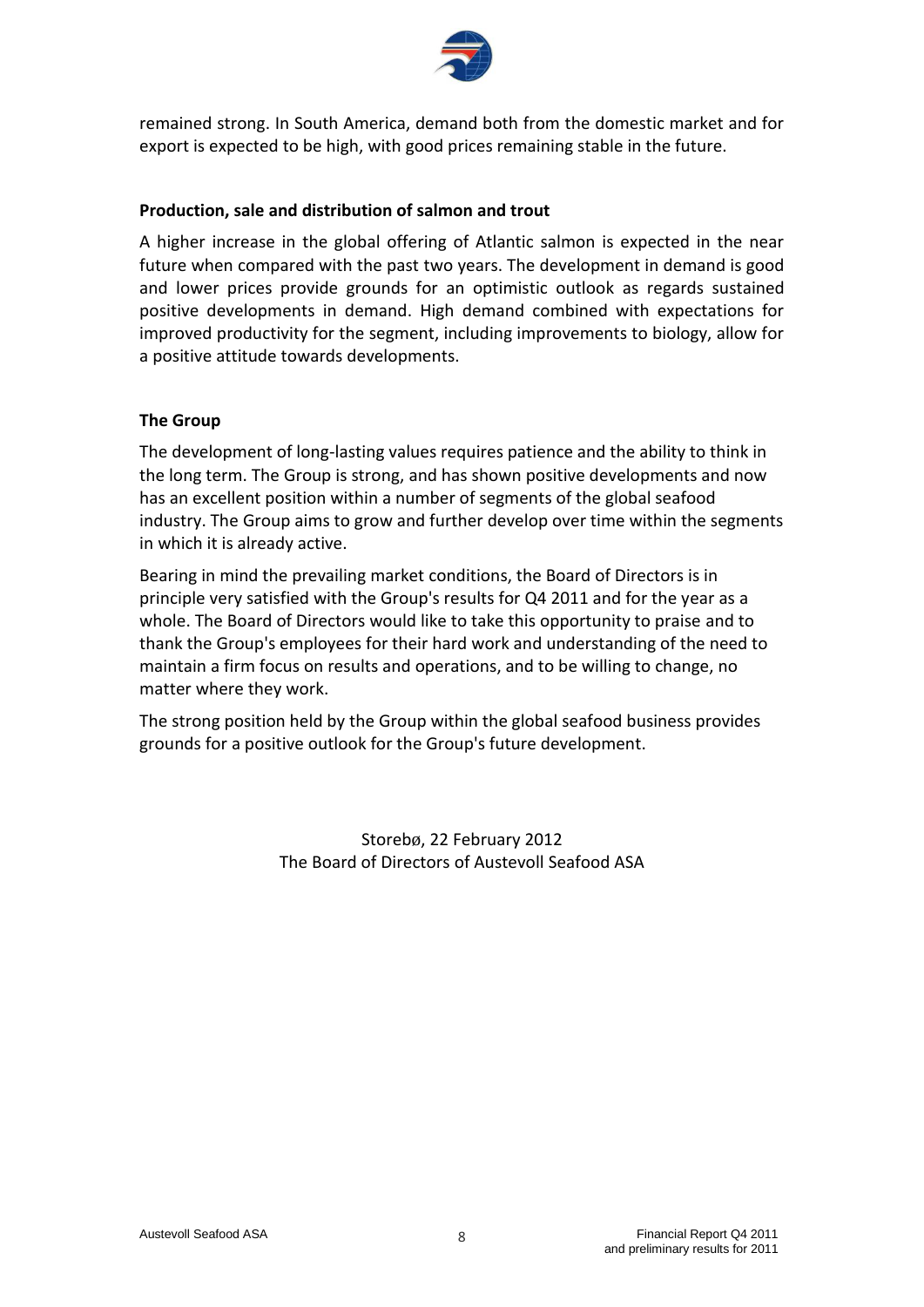

# **INTERIM REPORT Q4 and PRELIMINARY RESULTS FOR 2011**

#### **Condensed Consolidated Income Statement (unaudited)**

|                                                |           |           |            | (audited)  |
|------------------------------------------------|-----------|-----------|------------|------------|
| All figures in NOK 1.000                       | Q4 11     | Q4 10     | 2011       | 2010       |
| <b>Operating income</b>                        | 2.610.032 | 3.503.761 | 12.161.571 | 12.744.751 |
| Raw material and consumables used              | 1.671.104 | 2.034.501 | 7.440.817  | 7.818.639  |
| Salaries and personnel expenses                | 388.154   | 354.451   | 1.456.731  | 1.253.809  |
| Other operating expenses                       | 312.037   | 361.066   | 1.218.250  | 1.131.476  |
| Operating profit before depreciation (EBITDA)  | 238.737   | 753.743   | 2.045.773  | 2.540.827  |
| Depreciation and amortisation                  | 131.421   | 129.058   | 507.749    | 498.290    |
| Impairment                                     | 4.312     | 51.186    | 4.590      | 58.762     |
| EBIT before fair value biomass adjustment      | 103.004   | 573.499   | 1.533.434  | 1.983.775  |
| Fair value adjustment biomass                  | 21.857    | 126.707   | $-615.767$ | 298.538    |
| <b>Operating profit</b>                        | 124.861   | 700.206   | 917.667    | 2.282.313  |
| Income from associated companies               | 24.468    | 60.222    | 45.793     | 191.761    |
| Net interest expenses                          | $-37.440$ | $-51.887$ | $-183.829$ | $-208.965$ |
| Net other financial items (incl. agio/disagio) | 2.313     | $-30.369$ | $-7.194$   | $-39.617$  |
| Profit before tax                              | 114.202   | 678.172   | 772.437    | 2.225.492  |
| Income tax expenses                            | $-38.934$ | $-45.164$ | $-245.773$ | $-459.412$ |
| Net profit                                     | 75.268    | 633.008   | 526.664    | 1.766.080  |
|                                                |           |           |            |            |
| Profit to minority interests                   | 27.483    | 198.422   | 157.279    | 544.547    |
| Profit attribut.to equity holder of parent     | 47.785    | 434.586   | 369.385    | 1.221.533  |
| Earnings per share                             | 0,24      | 2,14      | 1,82       | 6,03       |
| Diluted earnings per share                     | 0,24      | 2,14      | 1,82       | 6,03       |
| Earnings per share excl.fair value adj biomass | 0,19      | 1,86      | 3,19       | 5,35       |

#### **Statement of Comprehensive income (unaudited)**

| All figures in NOK 1.000                                                                                         | Q4 11                 | Q4 10      | 2011             | (audited)<br>2010 |
|------------------------------------------------------------------------------------------------------------------|-----------------------|------------|------------------|-------------------|
| Net earnings in the period                                                                                       | 75.268                | 633.008    | 526.664          | 1.766.080         |
| Other comprehensive income<br>Currency translation differences<br>Other gains and losses in comprehensive income | 139.191<br>P<br>3.564 | $-274.027$ | 143.989<br>3.564 | 28.970            |
| Total other comprehensive income                                                                                 | 142.755               | $-274.027$ | 147.553          | 28.970            |
| Comprehensive income in the period                                                                               | 218.023               | 358.981    | 674.217          | 1.795.050         |
| Allocated to;                                                                                                    |                       |            |                  |                   |
| Minority interests                                                                                               | 37.374                | 84.576     | 167.294          | 544.854           |
| Majority interests                                                                                               | 180.649               | 24.198     | 506.923          | 1.250.196         |
|                                                                                                                  |                       |            |                  |                   |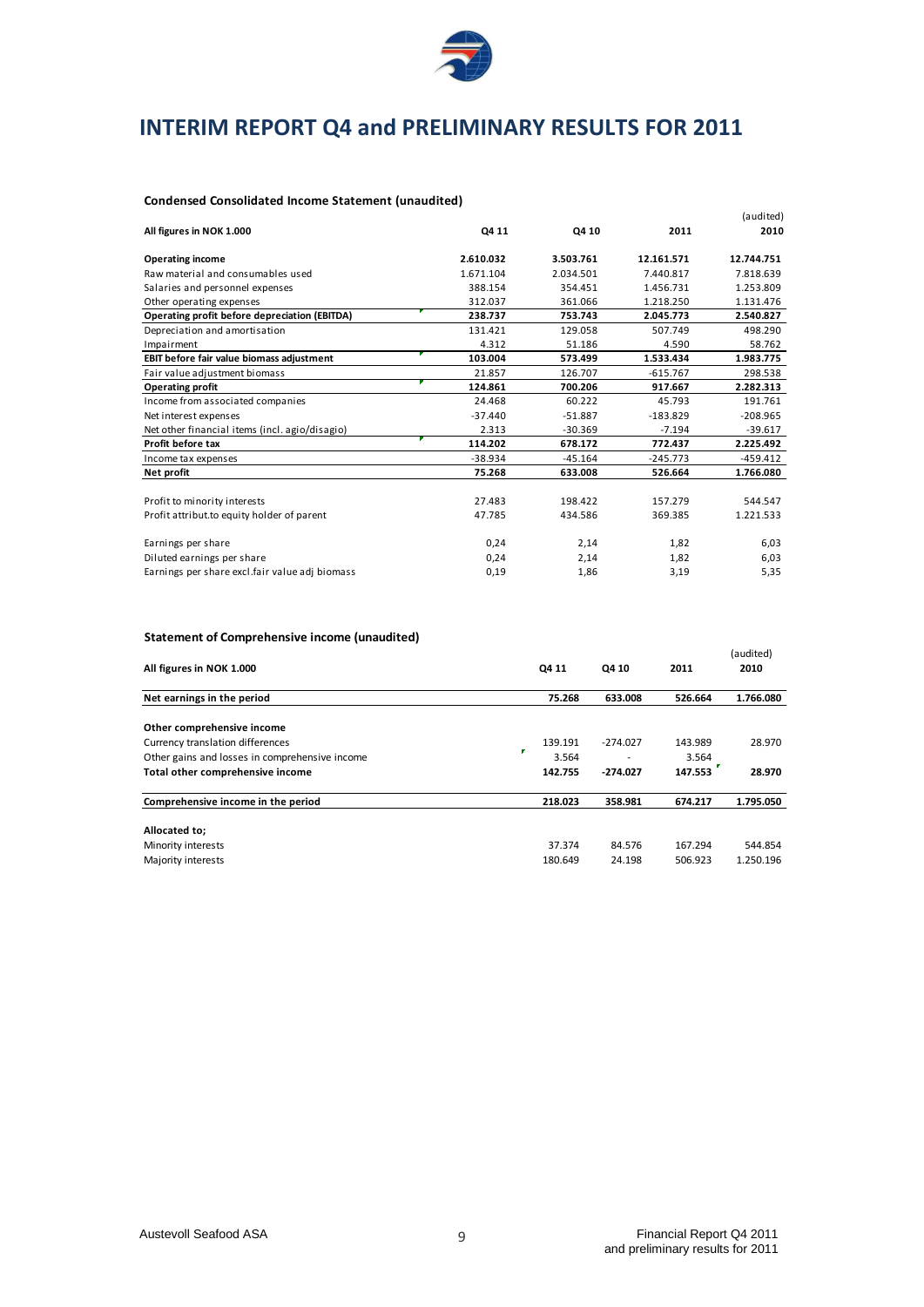

# **Condensed Consolidated Statement of Financial Position (unaudited)**

|                                      |            | (audited)  |
|--------------------------------------|------------|------------|
| All figures in NOK 1.000             | 31.12.2011 | 31.12.2010 |
| <b>Assets</b>                        |            |            |
| Intangible assets                    | 6.082.817  | 6.024.816  |
| Vessels                              | 541.244    | 567.480    |
| Property, plant and equipment        | 3.439.027  | 3.297.464  |
| Investments in associated companies  | 1.157.431  | 953.051    |
| Investments in other shares          | 49.143     | 39.558     |
| Other long-term receivables          | 45.699     | 76.247     |
| <b>Total non-current assets</b>      | 11.315.361 | 10.958.616 |
| Inventories                          | 3.284.724  | 3.465.006  |
| Accounts receivable                  | 1.189.131  | 1.341.112  |
| Other current receivables            | 402.331    | 466.947    |
| Cash and cash equivalents            | 2.382.938  | 2.810.554  |
| <b>Total current assets</b>          | 7.259.124  | 8.083.619  |
| <b>Total assets</b>                  | 18.574.485 | 19.042.235 |
|                                      |            |            |
| <b>Equity and liabilities</b>        |            |            |
| Share capital                        | 101.359    | 101.359    |
| Share premium fund                   | 3.713.549  | 3.713.549  |
| Retained earnings and other reserves | 2.870.840  | 2.682.409  |
| Non-controlling interests            | 2.513.860  | 2.613.544  |
| <b>Total equity</b>                  | 9.199.608  | 9.110.861  |
| Deferred tax liabilities             | 1.813.520  | 1.986.804  |
| Pensions and other obligations       | 22.246     | 20.493     |
| <b>Borrowings</b>                    | 4.286.303  | 4.866.188  |
| Other long-term liabilities          | 31.314     | 28.330     |
| <b>Total non-current liabilities</b> | 6.153.383  | 6.901.815  |
| Short term borrowings                | 901.651    | 771.472    |
| <b>Overdraft facilities</b>          | 524.924    | 382.740    |
| Account payable                      | 843.279    | 841.069    |
| Other current liabilities            | 951.640    | 1.034.278  |
| <b>Total current liabilities</b>     | 3.221.494  | 3.029.559  |
| <b>Total liabilities</b>             | 9.374.877  | 9.931.374  |
| <b>Total equity and liabilities</b>  | 18.574.485 | 19.042.235 |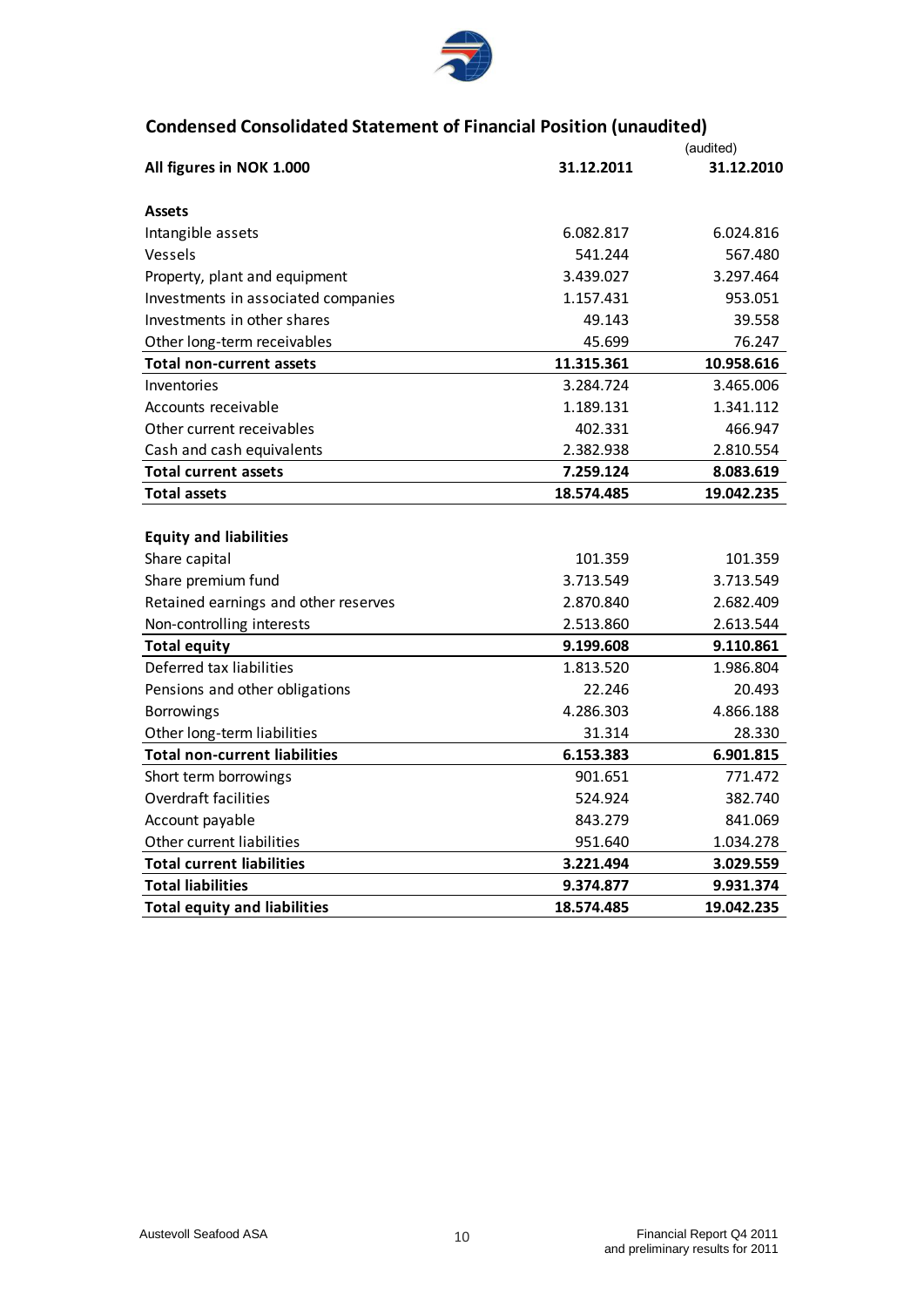

#### **Condensed Consolidated Cash flow statement (unaudited)**

| All figures in NOK 1.000                              | Q4 2011    | Q4 2010    |              | 2011 2010 (audited) |
|-------------------------------------------------------|------------|------------|--------------|---------------------|
|                                                       |            |            |              |                     |
| Cash flow from operating activities                   |            |            |              |                     |
| Profit before income taxes                            | 114.202    | 678.171    | 772.436      | 2.225.492           |
| Fair value adjustment of biological assets            | $-21.857$  | $-126.707$ | 615.767      | $-298.538$          |
| Taxes paid in the period                              | $-69.728$  | $-5.010$   | -489.600     | $-225.102$          |
| Depreciation and amortisation                         | 131.421    | 129.058    | 507.749      | 498.290             |
| Impairments                                           | 4.312      | 51.186     | 4.590        | 58.762              |
| Associated companies - net                            | $-24.468$  | $-60.222$  | $-45.793$    | $-191.761$          |
| Interest                                              | 37.440     | 51.887     | 183.829      | 208.965             |
| Change in inventories                                 | $-217.617$ | $-90.663$  | $-573.816$   | $-112.043$          |
| Change in receivables                                 | 136.303    | $-97.105$  | 12.240       | 28.987              |
| Change in payables                                    | 12.826     | $-82.782$  | 53.411       | $-47.307$           |
| Other operating cash flow - net                       | $-1.771$   | 38.843     | $-9.159$     | $-34.784$           |
| Net cash flow from operating activities               | 101.063    | 486.656    | 1.031.654    | 2.110.961           |
| Cash flow from investing activities                   |            |            |              |                     |
| Purchase of intangible and fixed assets               | $-211.941$ | $-167.697$ | $-736.268$   | -454.647            |
| Purchase of shares and equity investments             | $-93.441$  | -550.136   | $-125.853$   | $-911.079$          |
| Proceeds from sale of fixed assets/equity investments | 5.917      | 604.892    | 25.321       | 658.684             |
| Dividend received                                     |            |            | 65.454       | 55.466              |
| Other investing activities - net                      | 4.560      | 47.914     | $-2.085$     | 131.379             |
| r<br>Net cash flow from investing activities          | $-294.905$ | $-65.027$  | $-773.431$   | $-520.197$          |
| Cash flow from financing activities                   |            |            |              |                     |
| Proceeds from new long term debt                      | 166.241    | 1.280.479  | 1.067.139    | 1.397.807           |
| Repayment of long term debt                           | $-187.713$ | -504.681   | $-1.414.588$ | $-1.010.883$        |
| Change in short term debt                             | 326.184    | 221.366    | 393.878      | $-234.896$          |
| Interest                                              | $-40.344$  | $-64.923$  | $-180.391$   | $-293.239$          |
| Dividends paid                                        |            |            | $-546.647$   | $-390.248$          |
| Other finance cash flow - net                         | $-19.350$  | 133.053    | $-8.124$     | 131.300             |
| Net cash flow from financing activities               | 245.018    | 1.065.294  | -688.733     | -400.159            |
| Net change in cash and cash equivalents               | 51.176     | 1.486.923  | -430.510     | 1.190.605           |
| Cash, and cash equivalents at start of period         | 2.328.776  | 1.323.631  | 2.810.554    | 1.623.616           |
| Exchange gains/losses (-)                             | 2.986      |            | 2.894        | $-3.667$            |
| Cash and cash equivalents at period end               | 2.382.938  | 2.810.554  | 2.382.938    | 2.810.554           |

#### **Condensed Consolidated Statement of changes in Equity (unaudited)**

| All figures in NOK 1.000                       | 2011                     | 2010       |
|------------------------------------------------|--------------------------|------------|
| <b>Equity period start</b>                     | 9.110.860                | 7.095.482  |
| Comprehensive income in the period             | 674.217                  | 1.795.050  |
| <b>Dividends</b>                               | $-530.018$               | $-390.248$ |
| Business combinations/acquisition              | $-27.062$                | 575.245    |
| Effect option programme                        | $-12.109$                | $-1.426$   |
| Acquisitions of minorities/sales to minorities | $\overline{\phantom{a}}$ |            |
| Workers profit sharing Peru                    | $\overline{\phantom{a}}$ | 42.517     |
| Other                                          | $-16.280$                | $-5.760$   |
| Total changes in equity in the period          | 88.748                   | 2.015.378  |
| Equity at period end                           | 9.199.608                | 9.110.860  |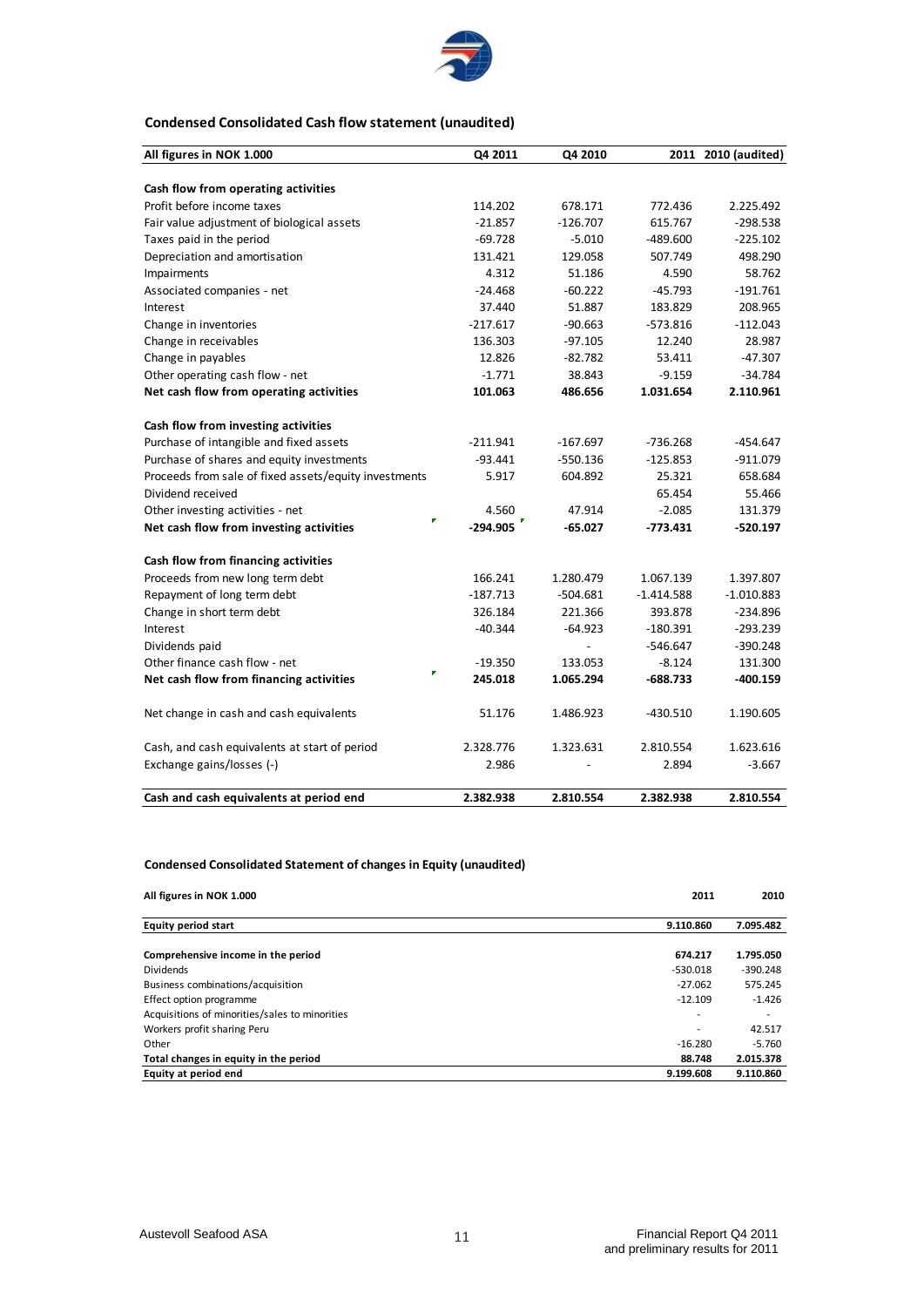

# **Selected notes to the accounts**

# **Note 1 Accounting principles**

This interim report has been prepared in accordance with International Financial Reporting Standards (IFRS) and the related standard for interim financial reporting (IAS 34). The interim report, including historical comparative figures, is based on current IFRS standards and interpretations. Changes in the standards and interpretations may result in changes to the result. The quarterly report has been prepared in accordance with the same policies applied to the most recent annual report, but does not contain all the information and notes required for an annual report.

This report must therefore be read in the context of the most recent annual report from the company (2010).

# **Note 2 Transactions with closely related parties**

There were related party transactions in Q4 2011 and during the year as a whole. Related party transactions take place on market terms.

# **Note 3 Biological assets**

LSG recognizes and measures biological assets (fish in the sea) at fair value. When estimating the fair value, the price is adjusted for quality differences (superior, ordinary, and process), together with cost of logistics. The volume is adjusted for gutting loss. Fair value of biological assets with an average weight below 4 kg is adjusted based on stage of completion in relation to the growth cycle. The value is not adjusted to a lower amount than historical cost unless one expects a loss on future sales.

|                                  | Q3 2010   | O4 2010 | 01 2011 | 02 2011  | O3 2011    | Q4 2011 |
|----------------------------------|-----------|---------|---------|----------|------------|---------|
| Total fish in sea (LWT)          | 77.911    | 93.867  | 84.082  | 79.408   | 96.280     | 100.573 |
| Fish > 4 kg (LWT)                | 23.678    | 24.621  | 39.238  | 16.312   | 35.118     | 34.143  |
| <b>Adjustment inventory</b>      | 468.266   | 669.196 | 719.005 | 170.818  | 28.861     | 52.455  |
| <b>P&amp;L</b> effect adjustment | $-30.096$ | 126.707 | 49.596  | -544.122 | $-143.098$ | 21.857  |

The change in fair value adjustment of biomass in the income statement includes unrealized gain/loss on financial sales- and purchase contracts (derivatives) on Fish Pool. Fish Pool contracts are assessed as financial instruments in the balance sheet statement, where unrealized gain is recognized as other short term receivables, and unrealized loss is recognized as other short term debt.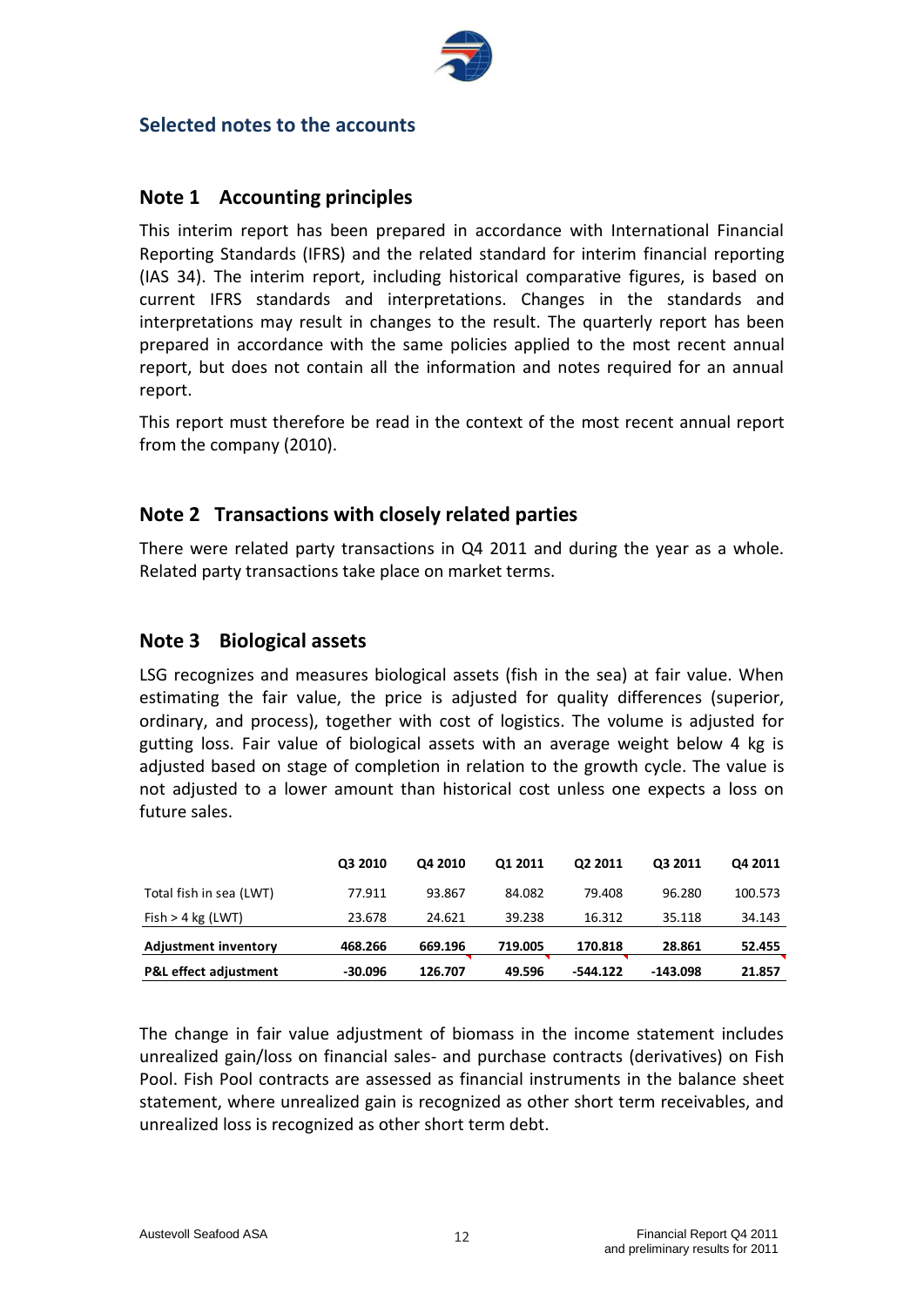

# **Note 4 Segments**

| (all figures in NOK 1.000)                    |           |            |            |                   |
|-----------------------------------------------|-----------|------------|------------|-------------------|
|                                               | Q4 2011   | Q4 2010    | 2011       | (audited)<br>2010 |
| <b>Fishmeal and oil</b>                       |           |            |            |                   |
| Operating revenue                             | 252.442   | 374.391    | 1.819.993  | 2.001.756         |
| <b>EBITDA</b>                                 | 49.838    | 35.807     | 464.077    | 521.096           |
| <b>EBITDA %</b>                               | 20 %      | 10%        | 25 %       | 26 %              |
| EBIT before fair value adj.biomass            | 15.389    | $-46.971$  | 326.524    | 317.551           |
| Volumes sold fishmeal (tons)*                 | 28.229    | 27.818     | 179.244    | 160.952           |
| Volumes sold fishoil (tons)*                  | 5.440     | 9.332      | 47.205     | 53.708            |
| <b>Human Consumption **</b>                   |           |            |            |                   |
| Operating revenue                             | 140.343   | 208.984    | 671.042    | 807.855           |
| <b>EBITDA</b>                                 | $-11.038$ | 96.717     | 73.068     | 166.405           |
| п<br><b>EBITDA %</b>                          | $-8%$     | 46 %       | 11 %       | 21%               |
| EBIT before fair value adj.biomass            | $-37.246$ | 68.863     | $-8.302$   | 59.189            |
| <b>Canning (cases)</b>                        | 786.983   | 337.400    | 3.018.208  | 1.534.714         |
| Frozen fish (tons)                            | 3.133     | 729        | 17.847     | 5.481             |
| <b>HC and LC Omega 3 products (tons)</b>      |           | 136        |            | 1.531             |
| Pelagic North Atlantic ***                    |           |            |            |                   |
| Operating revenue                             |           | 449.324    | 798.545    | 1.436.160         |
| <b>EBITDA</b>                                 |           | 23.806     | 32.458     | 63.311            |
| <b>EBITDA %</b>                               |           | 5 %        | 4 %        | 4 %               |
| EBIT before fair value adj.biomass            |           | 18.158     | 20.367     | 41.634            |
| Production, sales & distribution salmon/trout |           |            |            |                   |
| Operating revenue                             | 2.250.605 | 2.573.862  | 9.176.873  | 8.887.671         |
| <b>EBITDA</b>                                 | 191.802   | 602.081    | 1.484.797  | 1.805.874         |
| <b>EBITDA %</b>                               | 9%        | 23 %       | 16 %       | 20 %              |
| EBIT before fair value adj.biomass            | 120.004   | 539.190    | 1.212.898  | 1.586.250         |
| Volumes sold own production (gwt tons)        | 39.600    | 35.770     | 136.697    | 116.807           |
| <b>Elimination/not allocated AUSS</b>         |           |            |            |                   |
| Elimination/not allocated AUSS                | $-33.359$ | $-102.800$ | $-304.882$ | -388.691          |
| <b>EBITDA</b>                                 | 8.136     | $-4.669$   | $-8.627$   | $-15.859$         |
| EBIT before fair value adj.biomass            | 4.858     | $-5.741$   | $-18.053$  | $-20.849$         |
| <b>Total group</b>                            |           |            |            |                   |
| Operating revenue                             | 2.610.031 | 3.503.761  | 12.161.571 | 12.744.751        |
| EBITDA                                        | 238.738   | 753.742    | 2.045.772  | 2.540.827         |
| <b>EBITDA%</b>                                | 9%        | 22 %       | 17%        | 20%               |
| EBIT before fair value adj.biomass            | 103.005   | 573.499    | 1.533.434  | 1.983.775         |

\* Includes porportional consolidation of 50% of Welcon Group (turnover, results and volumes)

\*\* Epax was sold in November 2010. The operation for October and the gain of sales are included in the Q4 2010 figures and January to October operation and gain of sales for the full-year 2010 figures.

\*\*\* Austevoll Fisk group was merged into Norway Pelagic ASA July 1st. 2011. Norway Pelagic ASA is associated company under the segment Pelagic North Atlantic and will be reported as such in the Year End report 2011.